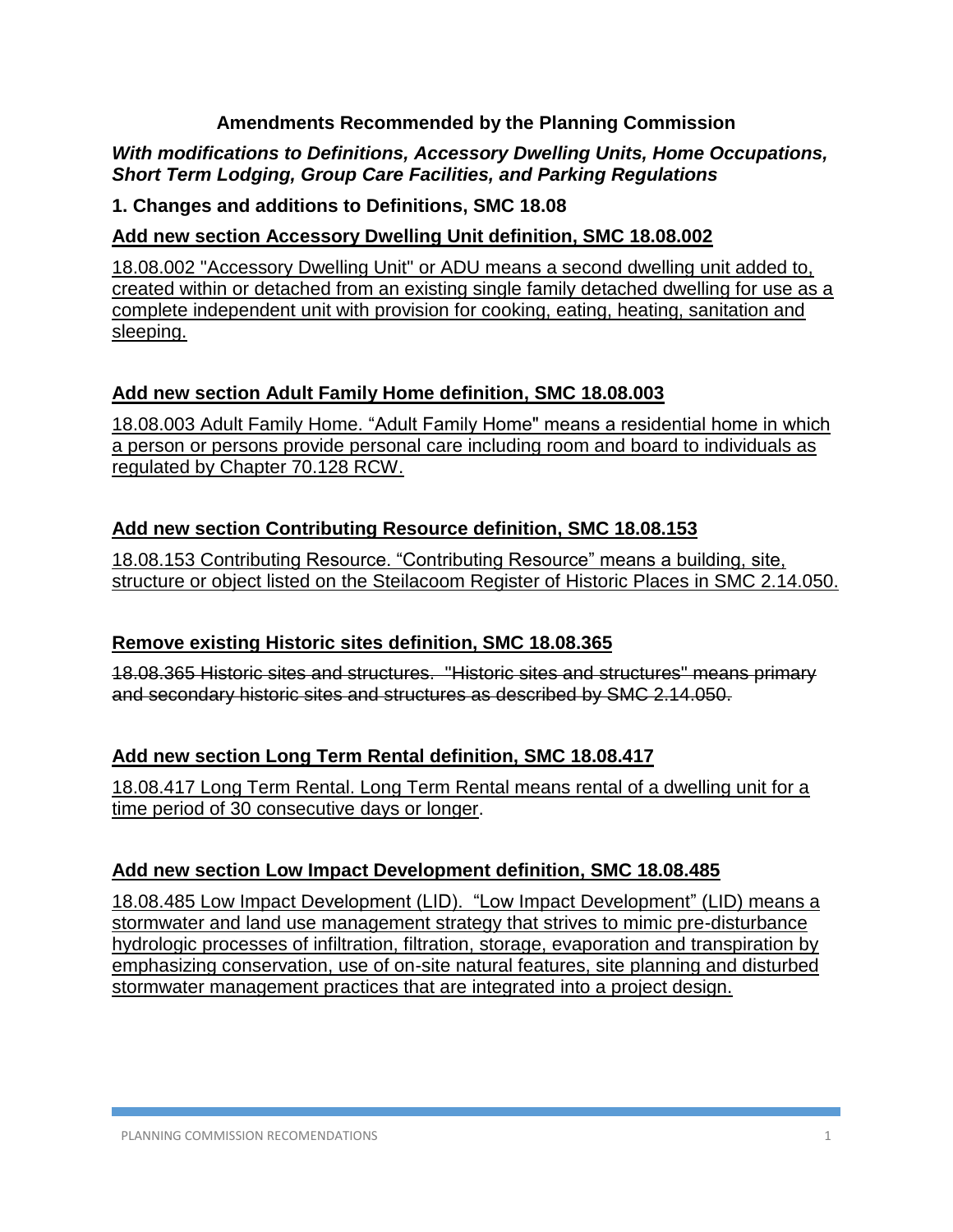# **Add new section Short Term Rental definition, SMC 18.08.823**

18.08.823 Short Term Rental. Short Term Rental means rental of a dwelling unit for a time period of less than 30 consecutive days.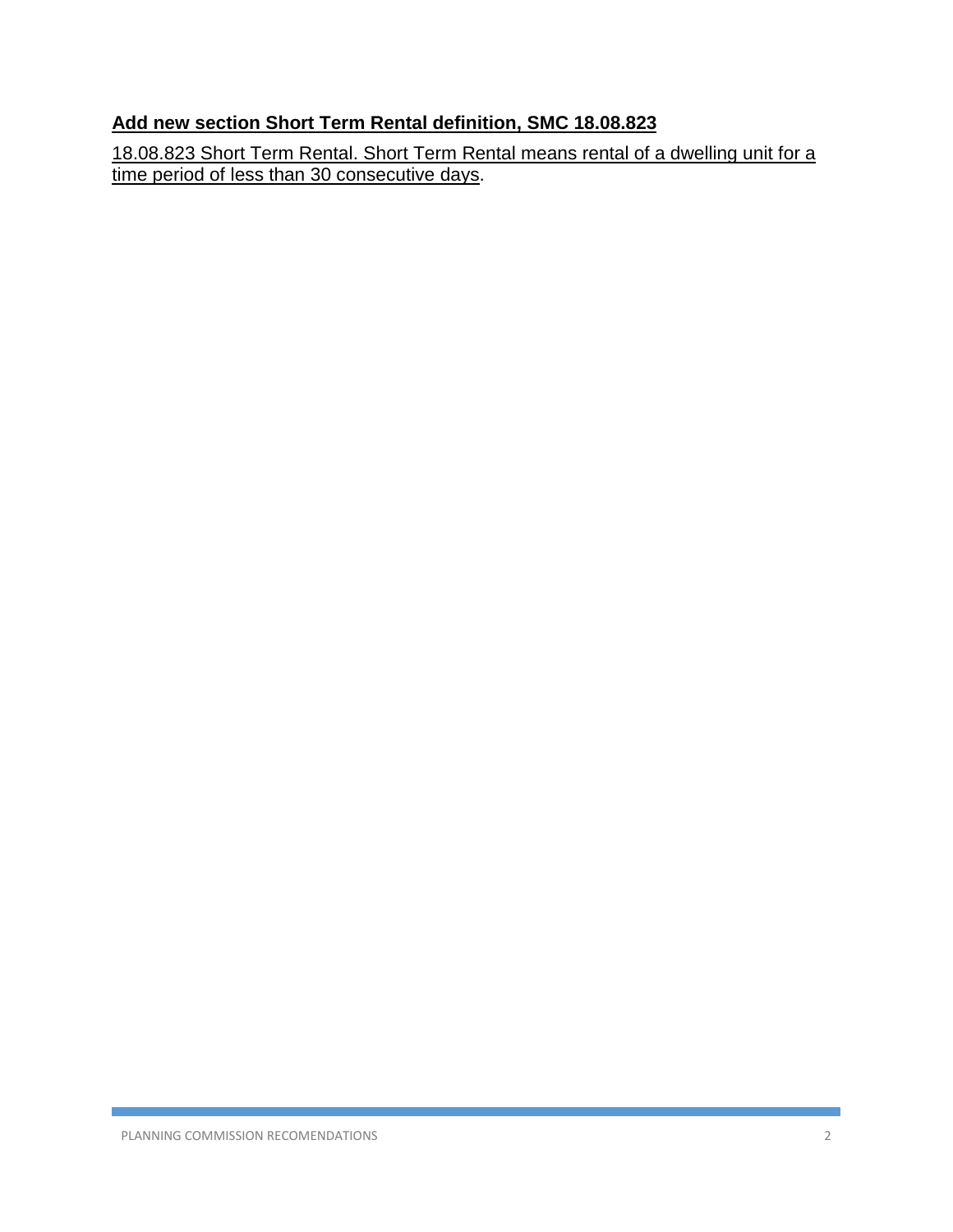### **2. Changes to ADU regulations, SMC 18.16.020**

#### **18.16.020 Accessory Dwelling Units.**

(a) Purpose and intent. Accessory Dwelling Units (ADUs) are intended to:

(1) Increase the supply of independent housing for a variety of households including the elderly, the disabled and young families;

(2) Increase the supply of affordable housing;

(3) Reduce the cost of home ownership for existing homeowners (e.g., retired on fixed income) as well as first-time home buyers (e.g., young families and single persons;

(4) Increase home and personal security for occupants of the main building and the ADU;

(5) Better utilize existing infrastructure and community resources within the Town of Steilacoom;

(6) Increase residential density while protecting the character of existing single family neighborhoods; and

(7) Encourage owners of historic properties to retain and maintain historic structures.

#### (b) Definitions. *Removed to Chapter 18.08*

(1) "Accessory dwelling unit" means a second dwelling unit added to, created within or detached from an existing single family detached dwelling for use as a complete independent unit with provision for cooking, eating, heating, sanitation and sleeping.

(2) "Affordable housing" is housing in which the occupant(s) are paying no more than thirty (30) percent of gross income for housing costs, including utilities.

(3) "Historic sites and structures" means primary and secondary historic sites and structures as described by SMC 2.14.050

(4) "Property owner or owners" means the legal holder or holders of title to real property in the Town of Steilacoom, as reflected in title records, or by the contract vendee.

(5) "Principal dwelling unit" means the dominant permitted building or portion thereof of providing complete housekeeping facilities for one (1) family, not including garages and carports.

(c) (b) Standards and criteria.

(1) Design Standards. To assure ensure that they positively affect existing neighborhoods, all ADUs approved by the Town shall must meet the following standards and criteria: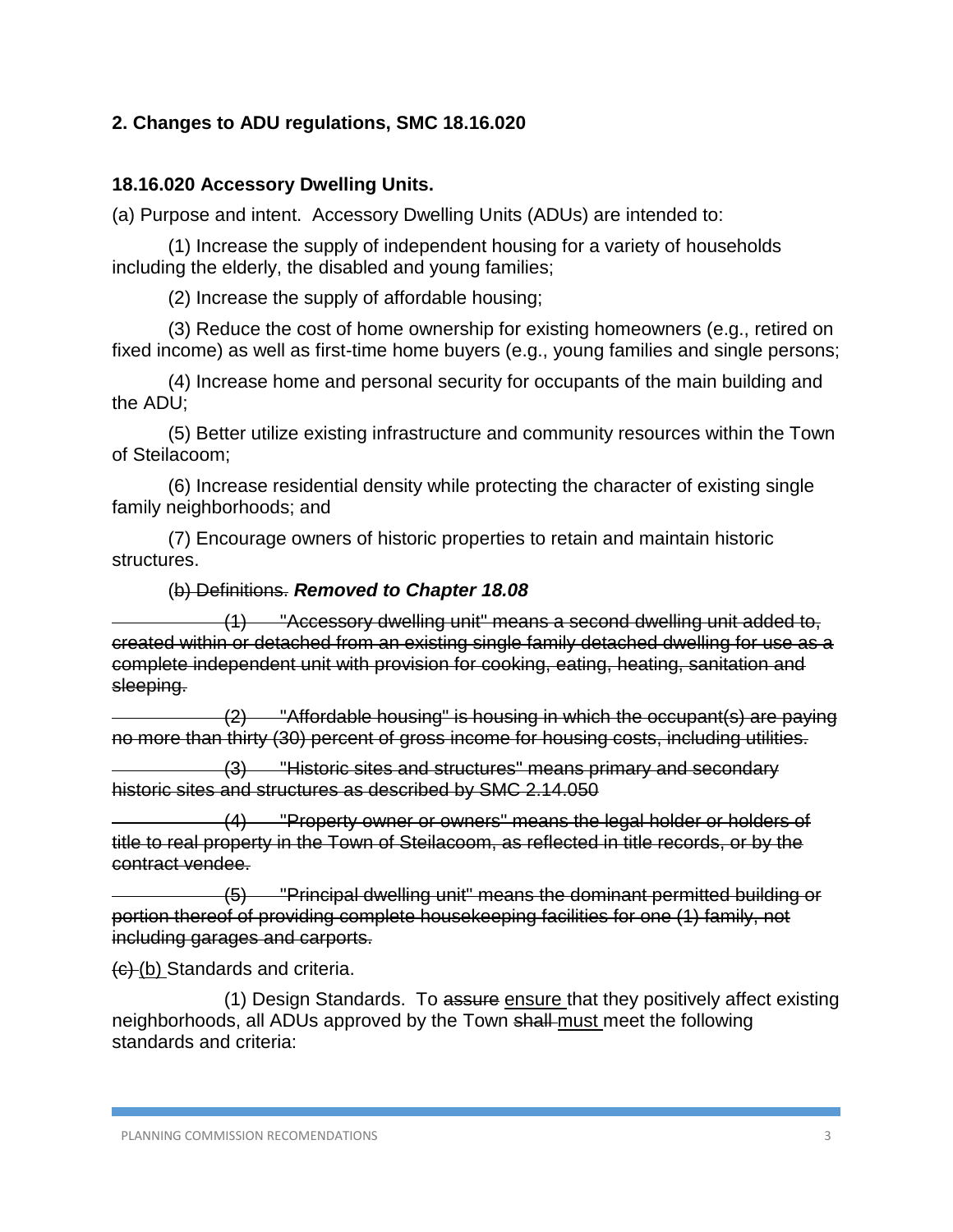(A) The design and size of the ADU shall must conform to all applicable standards in the building, plumbing, electrical, mechanical, fire, health, and any other applicable codes adopted by the Town of Steilacoom.

(B) Additions to any existing principal dwelling unit or construction of new detached ADUs shall must not exceed the allowable lot coverage or encroach into the existing yard setbacks required for principal buildings or structures in the Steilacoom Municipal Code.

(C) ADUs must be attached to or within the principal dwelling unit on the same building lot for parcels that are 9600 square feet or less. Detached ADU's may be permitted on building sites or parcels larger than 9,600 square feet in area.

(D) No more than one (1) ADU may be created per residence in single family zones.

(E) The property owner must occupy either the principal unit or the ADU as a permanent residence for at least six (6) months out of the year, provided that the Town of Steilacoom may waive this requirement for temporary absences of up to one (1) year, where the ADU has been a permitted use for at least two (2) years and the owner submits proof of absence from the state of Washington. The owner shall must file a certification of owner occupancy with the planning department prior to the issuance of the permit to establish an ADU, and annually thereafter.

(F) An ADU may be proposed in either an existing or new single family dwelling.

(G) For non-historic sites and structures, Except for Contributing Resources, the maximum floor area of the ADU shall not exceed is thirty-five (35) percent of the total square footage of the principal dwelling unit and ADU combined after modification. The total square footage excludes garages and other nonliving areas. This percentage may be exceeded for homes that are 1,000 square feet or less, provided all other requirements of this section are met. In no case shall ADUs in non-historic sites and structures be less than 320 square feet or greater than 950 square feet in size. The minimum size for ADUs in properties not listed on the Steilacoom Registry of Historic Places in SMC 2.14.050 is 320 square feet and the maximum size is 950 square feet.

(H) For historic sites and structures Contributing Resources listed on the Steilacoom Registry of Historic Places in SMC 2.14.050, the maximum floor area of the ADU shall not exceed is 40% of the total square footage of the principal dwelling unit and ADU combined after modification. The total square footage excludes garages and other nonliving areas. This percentage may be exceeded for structures that are 1,000 square feet or less, provided all other requirements of this section, with the exception of subsection (a)(7), are met. In no case shall The minimum size for ADUs in historic sites and structures Contributing Resources be less than is 320 square feet in size.

(1) The single family appearance and character of the dwelling shall must be maintained when viewed from the surrounding neighborhood. Unless practically impossible, only one (1) entrance to the residential structure may be located on any street side of the structure, provided that this limitation shall does not affect the eligibility of a residential structure which has more than one (1) entrance on the front or street side on the effective date of the ordinance codified in this chapter (May 11, 1995).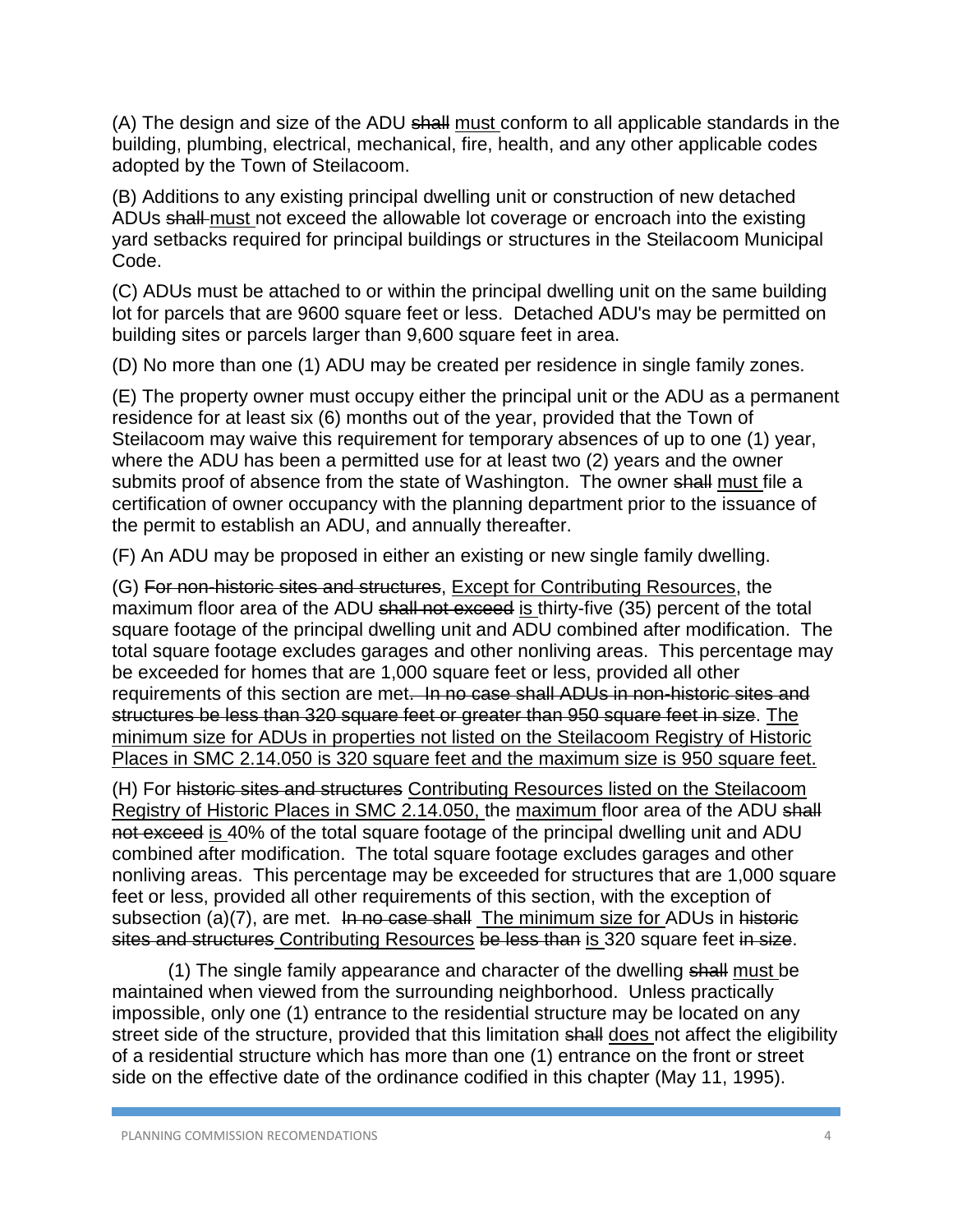(2) Parking. Principal dwelling units with ADUs shall must provide the number of parking spaces required by SMC Title 18 for a single family dwelling, plus one (1) additional off-street parking space to accommodate the actual number of vehicles used by occupants of both the principal dwelling and the ADU.

(3) Accessibility. In order to encourage the development of housing units for people with disabilities, the Town of Steilacoom may allow reasonable deviation from the stated standards and criteria to accommodate persons with disabilities.

(d) Legalizing existing Accessory Dwelling Units. Legalization process. All Accessory Dwelling Units which existed prior to adoption of this chapter, and are not otherwise qualified as a legal nonconforming use, may be legally established if a complete application is filed within six (6) months of the effective date of the ordinance codified in this chapter (October 11, 1995). Illegal ADUs brought into compliance with SMC 18.16.030 (a)(1), (4) and (5), SMC 18.16.030(b) and SMC 18.16.050(b) and (c) within twelve (12) months of the effective date of the ordinance codified in this chapter (May 11, 1996) shall not be found in violation of this chapter. Illegal ADUs not in compliance with these sections within twelve (12) months of the effective date of the ordinance codified in this chapter shall be found in violation and shall be subject to penalties as shall be established by the Steilacoom town council. ADU permit fee will be charged to bring a previously existing ADU into compliance with this chapter.

(c) Illegally created ADUs. Accessory Dwelling Units not created pursuant to this section are deemed illegally created. Owners and operators of illegally created ADUs are subject to penalties as established by the Town Council.

(e)(d) Application procedure.

(1) Application. All applications for an ADU permit shall be are made to the Town of Steilacoom community development department. A complete application shall consists of the ADU permit application, a complete building permit application, if structural modifications are needed, and a certification of owner occupancy from the owner(s) stating that the owner shall will occupy one of the dwelling units on the premises.

(2) Applications for ADU permits shall be are processed as provided in SMC Title 14.

(3) Final Approval Required. A final ADU permit may be issued by the Town of Steilacoom when:

(A) the ADU has passed final inspection by the building official or designee, and

(B) the applicant has provided evidence that the recording notice has been recorded as required by subsection (4) of this section.

(4) Recording Notice. Prior to the issuance of a final ADU permit, applicants shall must file with the Pierce County auditor's office a notarized recording notice in the form below. Such notice shall provide notice in the public record of the presence of the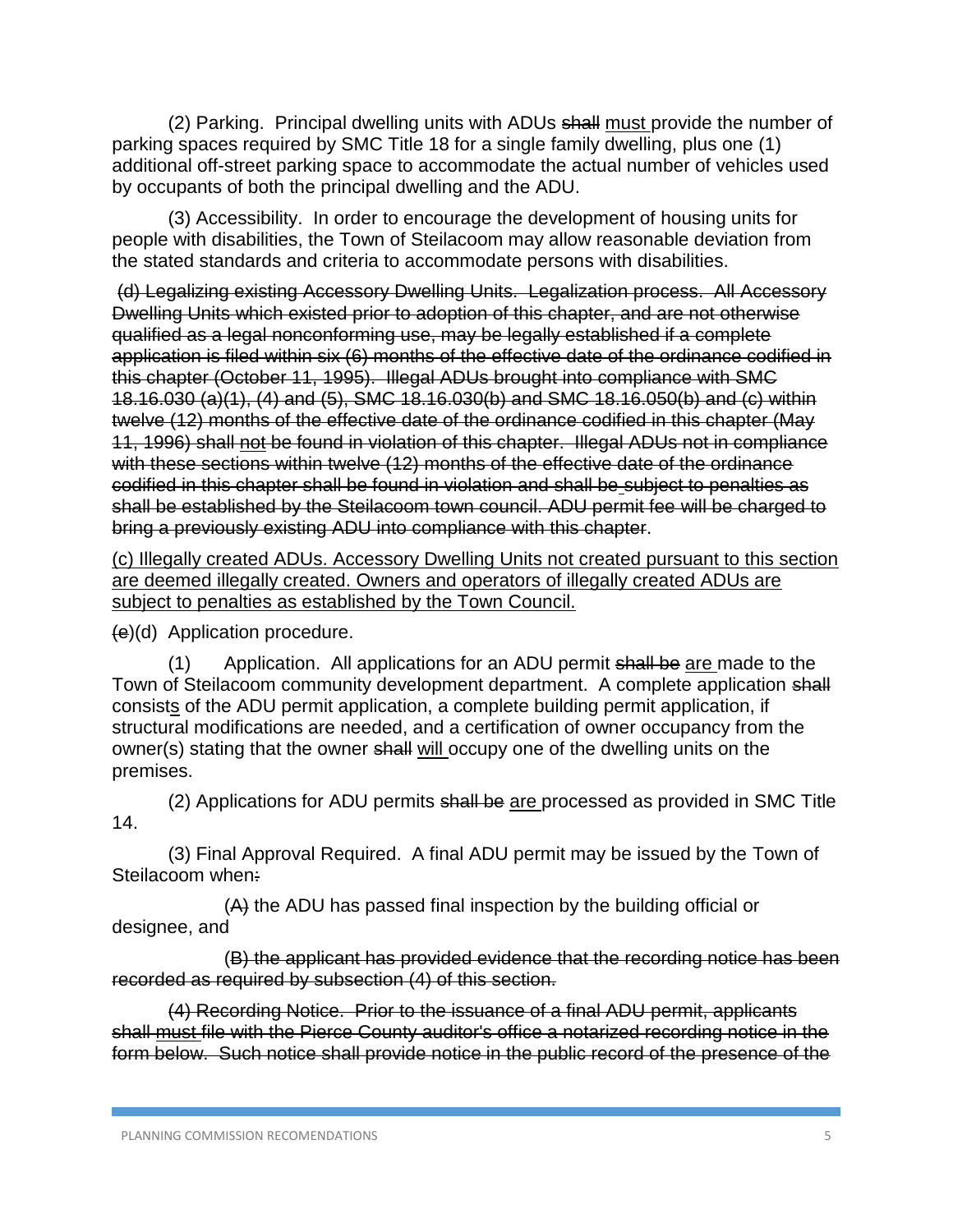ADU, the requirement of owner-occupancy, and other standards for maintaining the unit as described in this chapter. The Town will provide a form for this purpose.

Town of Steilacoom Recording Notice

This form shall provides notice in the public record of the presence of an Accessory Dwelling Units on the property described below. A permit for an Accessory Dwelling Units (ADU) was issued to \_\_(current property owner)\_\_\_, the current owner of the property described below on \_\_\_\_(date)\_\_\_\_\_\_. This permit does not run with the land and is automatically invalidated by the sale or transfer of this property.

Subsequent owners are advised that only one unit on the property may be rented, the other must be occupied by the owner. Subsequent owners who intend to maintain the existing ADU must apply to the Town of Steilacoom community development department for a new ADU permit. If the application for a new ADU permit is timely filed and if the ADU meets all requirements for ADUs then currently in effect at the time the original ADU permit was issued and if the subsequent owner has properly recorded the notice required by SMC 18.16. 020.-.050(e), a new permit will be granted.

The title holder or contract purchaser of the property described below shall must submit proof to the Town of Steilacoom that this notice has been filed with the Pierce County auditor's office prior to the issuance of a final ADU permit.

Legal Description of Property:

Parcel Number:

\_\_\_\_\_\_\_\_\_\_\_\_\_\_\_\_\_\_\_\_\_\_\_\_\_\_\_\_\_\_\_\_\_\_\_\_\_\_\_

\_\_\_\_\_\_\_\_\_\_\_\_\_\_\_\_\_\_\_\_\_\_\_\_\_\_\_\_\_\_\_\_\_\_\_\_\_\_\_

\_\_\_\_\_\_\_\_\_\_\_\_\_\_\_\_\_\_\_\_\_\_\_\_\_\_\_\_\_\_\_\_\_\_\_\_\_\_\_

Street Address: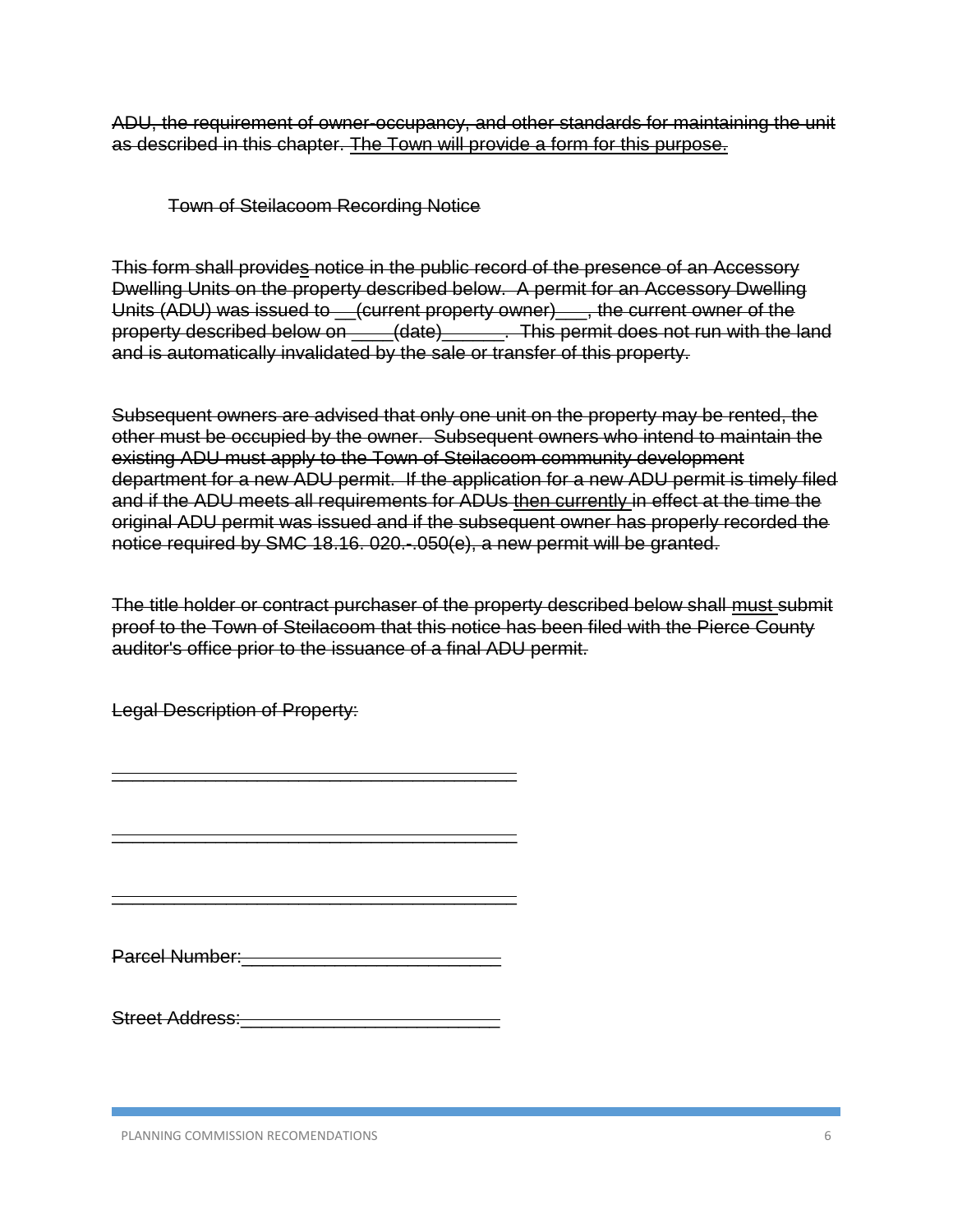Present Title Holder or Contract

Purchaser:

I certify that I know or have satisfactory evidence that **Example 2** is the person who appeared before me, and said person acknowledged that **with appeared** signed this instrument and acknowledged it to be \_\_\_\_\_\_\_\_\_\_\_\_\_\_\_\_\_\_\_\_\_\_\_\_\_\_\_\_\_free and voluntary act for the uses and purposes mentioned in this instrument.

Dated:\_\_\_\_\_\_\_\_\_\_Signature:\_\_\_\_\_\_\_\_\_\_\_\_\_\_\_

(Seal)Notary Public in and for the State

of Washington, residing at \_\_\_\_\_\_\_\_\_\_\_\_\_\_\_\_\_\_\_. My commission expires:

\_\_\_\_\_\_\_\_\_\_\_\_\_\_\_\_\_."

(5) Change of Ownership. The ADU permit does not run with the land and is invalidated by the sale or transfer of the property. In the event that a subsequent owner of an approved ADU wishes to retain the ADU, then a new ADU permit is required. If application for such a permit is made within 60 days of the property transfer, a new ADU permit will be issued upon compliance with the following conditions:

(A) it is determined by the building official that the ADU continues to meets the requirements for ADUs that were currently in effect at the time the original ADU permit was issued, and

(B) the new owner has provided evidence that the recording notice has been recorded as required by SMC 18.16.050(5).

If a subsequent owner of an ADU does not apply for a new ADU permit within 60 days of property transfer, then a new ADU permit may only be issued pursuant to the ADU requirements in effect at the time of property transfer.

(46) Permit Cancellation. Property owners wishing to invalidate a previously approved and registered ADU can do so by filing a letter with the building official, indicating the desire to cancel the permit. Evidence that the ADU no longer exists on the subject property shall must be provided to the satisfaction of the Town of Steilacoom. Cancellation may also occur as the result of an enforcement action, as provided in the Steilacoom Municipal Code and/or the Uniform Town Building Code. Reactivation of canceled ADU building permits may be considered pursuant to all applicable requirements of this chapter.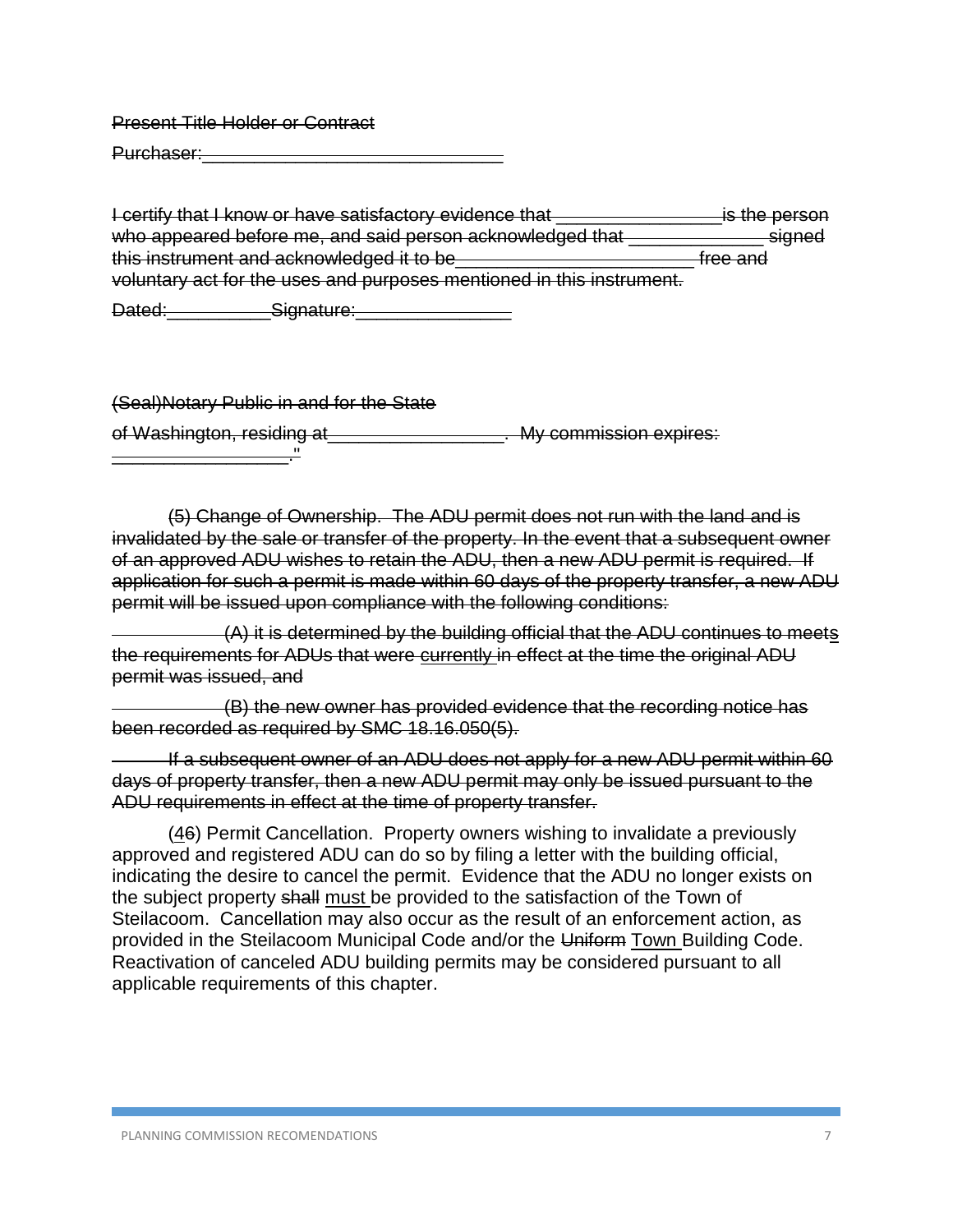### **3. Changes to SMC 18.16.050 – Home Occupations**

#### **18.16.050 Home occupations.**

(A) Purpose. It is the purpose of this section to permit the limited use of residential property as a business as set out in the comprehensive plan. The plan further provides that home occupations should conform to the existing character of residential neighborhoods. Home occupations shall must be incidental or secondary to the primary residential use, and shall must not detract from a neighborhood's residential character.

(B) Exemptions.

(1) Short and Long Term Rental facilities including Bed and Breakfast Inns, Guest Rooms, and Boarding Houses, Group Care Facilities and residential rental property are exempt from the regulations in this chapter. Requirements in are regulated by SMC 18.16.060.

(2) Group Care Facilities are regulated by SMC 18.16.065.

(3) Long Term rental of entire dwelling units is not a home occupation.

(C) Prohibited Home Occupations. The following activities are prohibited as home occupations within residential zoning districts:

(1) Medical, dental, veterinary offices.

(2) Vehicle and heavy equipment repair, painting, rent, storage and sale.

(3) Rental of space for indoor storage.

(4) Outdoor activities, display, or storage related to the home occupation, except for plant nurseries.

(5) Adult entertainment.

(D) General Requirements. All enterprises defined as home occupations under this chapter, may be conducted within any residential unit of the Town of Steilacoom, subject to the following general requirements:

(1) All home occupations are required to have a Town of Steilacoom business license pursuant to SMC Chapter 5.04.

(2) All home occupations shall must be conducted entirely within the principal or accessory building.

(3) Home occupations shall be are customarily incidental or secondary to the use of the property as a dwelling, and shall must occupy no more than twenty-five (25) percent of the gross floor area of the dwelling unit.

(4) The operation of a home occupation shall must not require structural alterations which are not seen typically in Steilacoom residential architecture.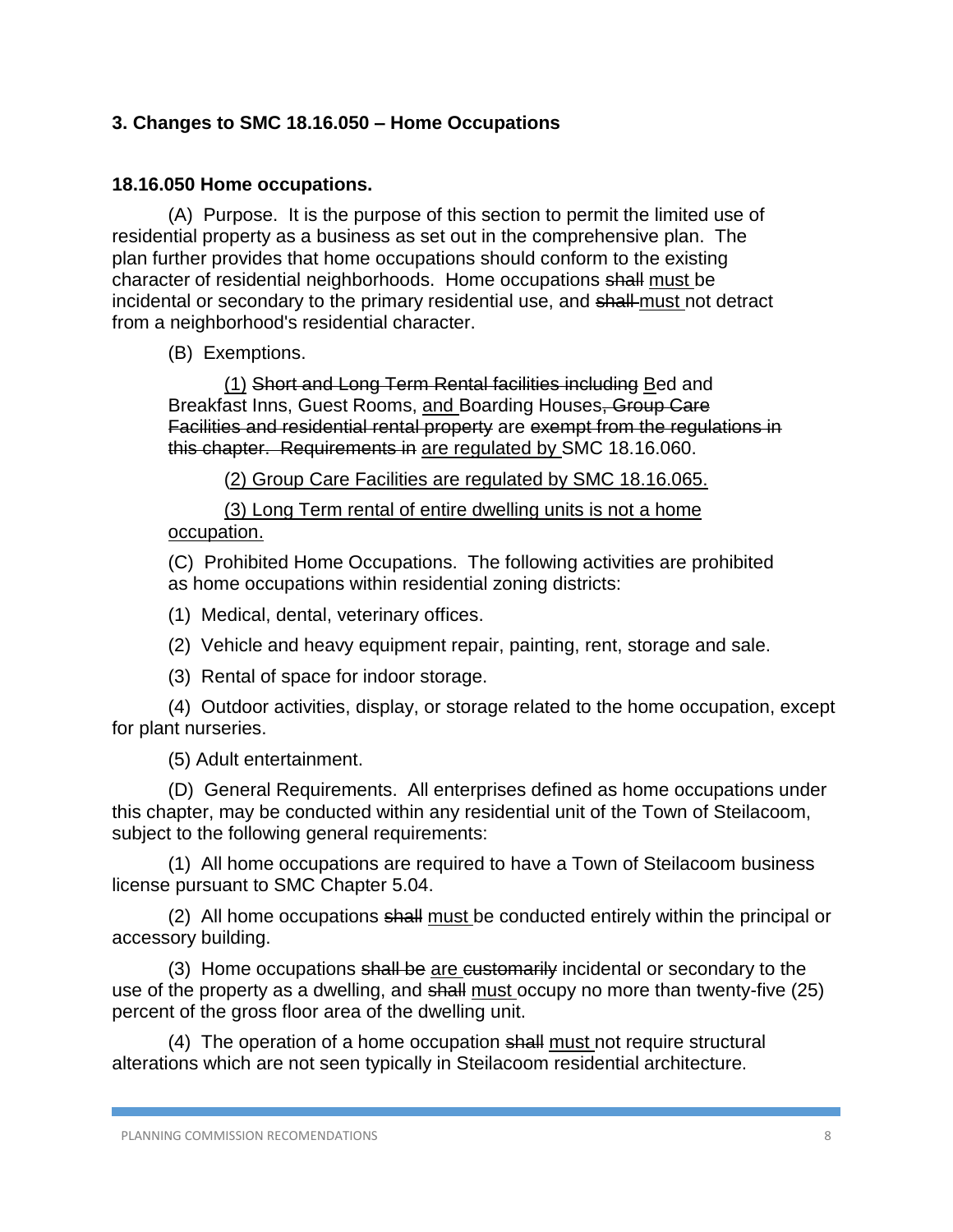(5) The home occupation shall must not generate noise, vibration, smoke, dust, odor, heat, glare, light or electrical interferences produced which exceeds that customarily associated with residential use.

(6) Home occupations shall must not generate traffic in excess of that customarily associated with residential uses surrounding the site, provided that Class III family home day care facilities may generate more than customary traffic during pick-up and drop-off times.

(7) Parking shall must be provided as described in SMC 18.20.070.

(8) Use of hazardous materials or equipment must comply with Town Building Code and Fire Code requirements.

(9) Customer/client contact shall be is limited to the hours between 8:00 a.m. and 8:00 p.m., except for Class III family day care facilities.

(10) There shall be No special lighting, banners, flags, balloons or other devices drawing attention to the home occupation are allowed.

(11) There shall be No more than one (1) home occupation in any dwelling unit is allowed.

(12) Permits to operate home occupations shall are not be transferable to other persons or locations.

(E) Class I Home Occupations. Class I home occupations are secondary uses, characterized as having a negligible impact on residential neighborhoods. In addition to meeting the general standards listed above, Class I home occupations shall not exceed must meet the following thresholds standards:

(1) No customers or clients shall visit are allowed at the home occupation;

(2) Deliveries or collections to and from the home occupation shall be are limited to two  $(2)$  per day;

(3) No person not resident at the address shall be employed by the home occupation Only persons resident at the address may be employed by the home occupation;

(4) No sign is permitted.

(F) Class II Home Occupations. Class II home occupations are secondary uses which require administrative approval pursuant to SMC Title 14. They are characterized as having a minor impact on residential neighborhoods. All home occupations except family home day care facilities exceeding the Class I thresholds shall, must, in addition to meeting the general standards listed above, be subject to the following standards. Plant nurseries shall be are considered class II home occupations.

(1) One non-illuminated sign up to one-hundred-fifty (150) square inches may be displayed. This sign must be attached flush to the principal or accessory structure in which the home occupation is located;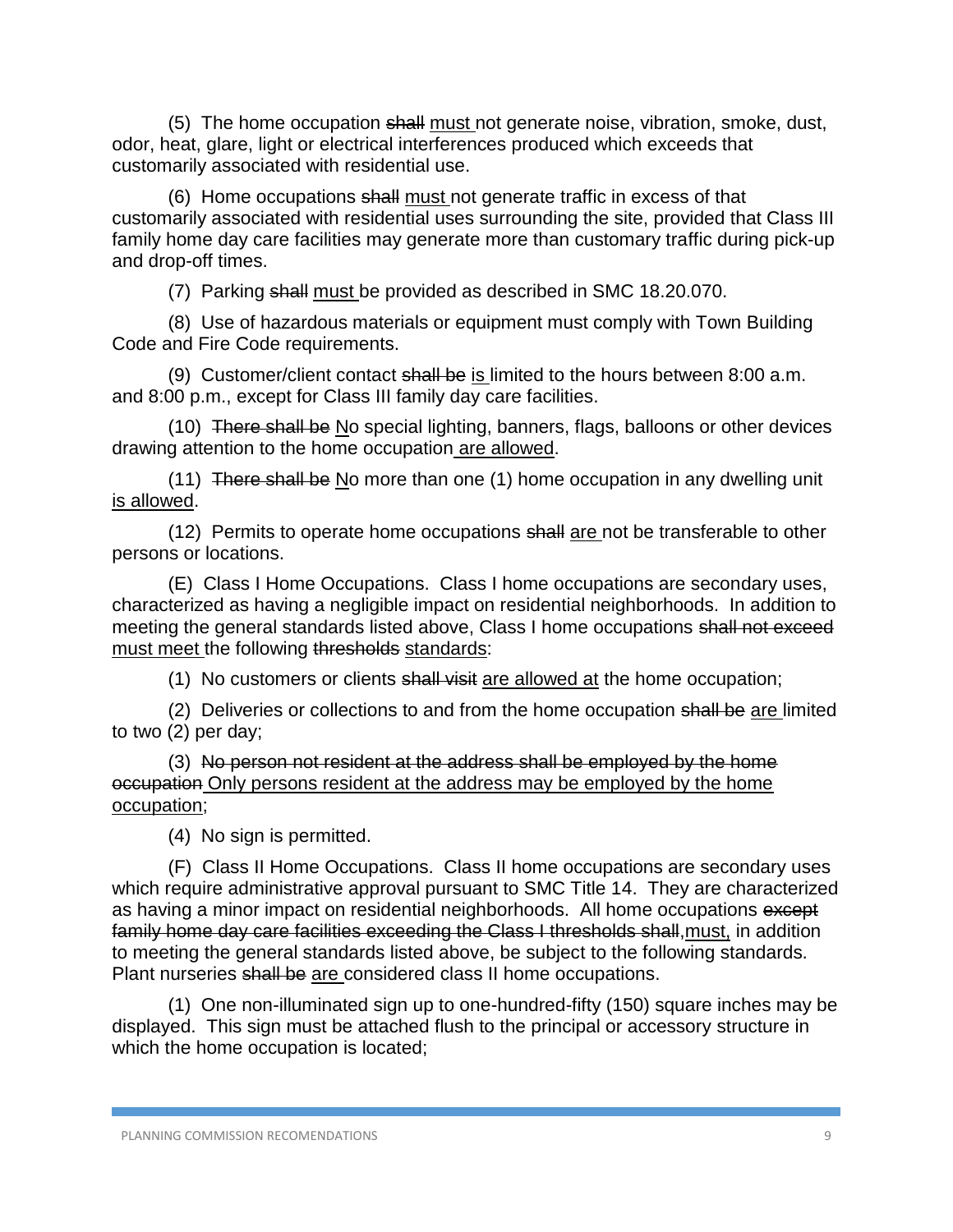(2) A limited amount of scheduled or drop-in visits by customers or clients may be allowed, so long as this activity does not detract from the neighborhood residential character;

(3) Up to two (2) employees not resident at the home occupation address may be employed, but in no case shall their hours of employment extend outside are limited to the twelve (12) hours between 8:00 a.m. and 8:00 p.m.;

(4) Off street parking for non-resident employees shall must include one (1) space for each FTE employee.

(G) Class III Home Occupations – Family home day care facilities.

Class III home occupations are secondary uses which require administrative approval pursuant to SMC Title 14, as well as a state-issued license to provide supervision for twelve (12) or fewer children for periods of less than twenty-four (24) hours. Class III home occupations shall are, in addition to meeting the general standards listed above, be subject to the following standards.

(1) One non-illuminated sign up to one-hundred-fifty (150) square inches may be displayed. This sign must be attached flush to the principal or accessory structure in which the home occupation is located;

(2) Staffing ratios as required by state law;

(3) One off street parking space for each adult staff member on duty.

(H) Application. Requests for a home occupation license shall include submittal of the "Application for Home Occupation."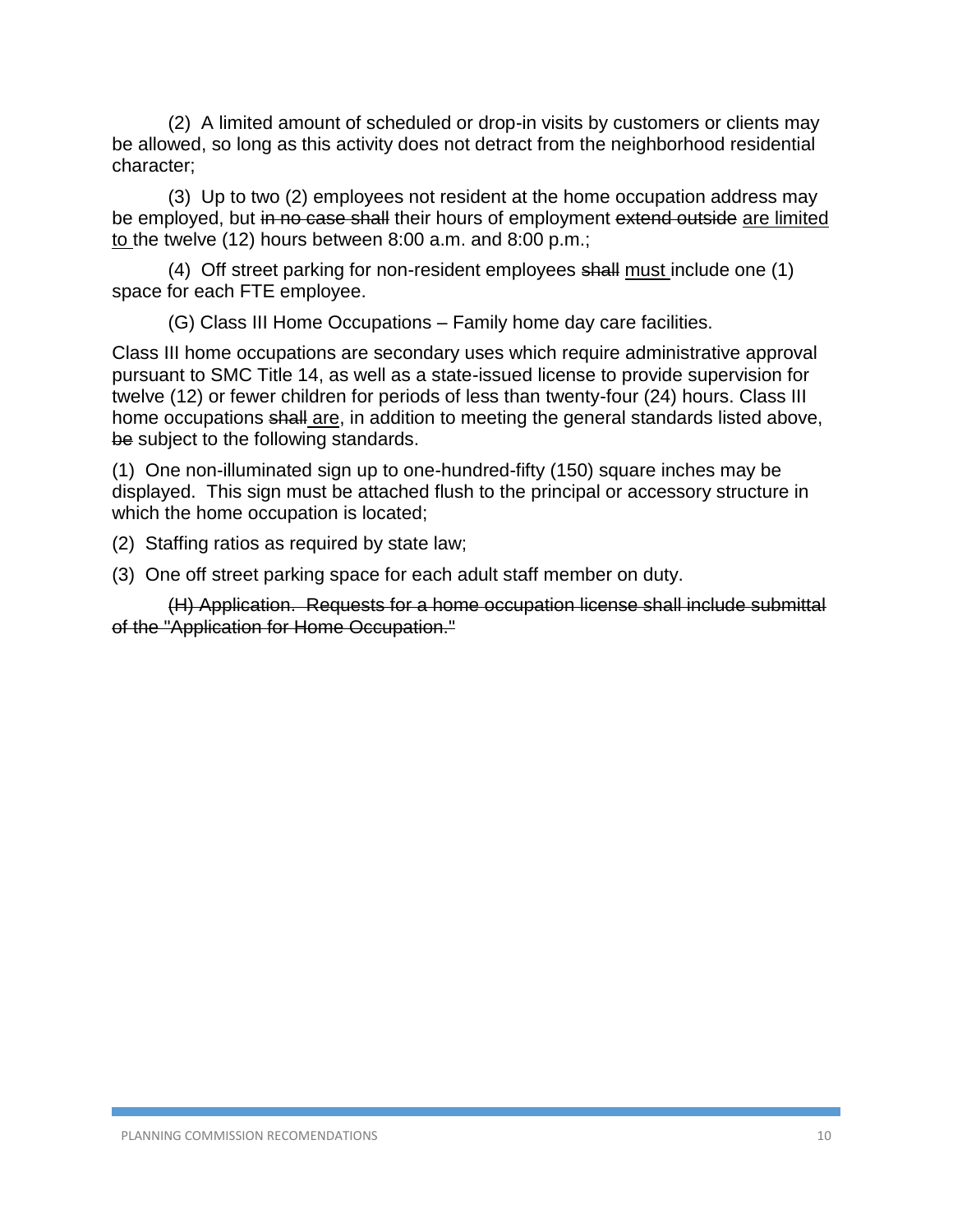# **4. Revisions to Short Term lodging regulations, SMC 18.16.060**

## **18.16.060 Short and Long term lodging or care facilities in Residential zones.**

(a) Purpose. To provide standards for the use of residential property as lodging and/or care for periods ranging from less than twenty-four (24) hours to indefinite and to reflect the intent of the Comprehensive Plan. The Plan provides that nontraditional housing such as assisted living facilities and group homes and facilities such as bed and breakfast inns be allowed within Town whenever these types of housing can be designed and maintained to be compatible with the surrounding neighborhood and the community. In addition to meeting the specific requirements of the applicable zoning district, these uses shall meet the following general use standards.

### **A. Purpose and Intent.** The purpose of this section is to

(1) Reflect the intent of the Comprehensive Plan to allow nontraditional housing and limited lodging establishments in residential neighborhoods:

(2) Provide property owners and residents with an opportunity to use their homes to engage in small-scale business activities.

(3) Protect neighborhood character and stability.

(4) Establish criteria and standards for the use of residential structures as shortterm rentals.

(3) Long Term Rental of entire dwelling units including single family homes, apartments and condominiums are not regulated by this section.

# **B. Submittal Requirements**.

(1) Guest Houses and Class I Boarding Houses. Application for a Guest House or Class I Boarding House must be made upon forms provided by the Town Administrator, accompanied by a filing fee in accordance with the fee schedule established by Town Council resolution. The application must be signed by the owner of the property on which the rental activity will occur and by the business operator if that person is different from the property owner. The application must include:

(i) A site plan of the premises,

(ii) Floor plans of the residence or accessory building in which the use or activity will take place,

(iii) Other documentation deemed necessary to process the application.

The plans must clearly indicate the area where the use or activity will take place and any structural alterations intended to accommodate the use or activity.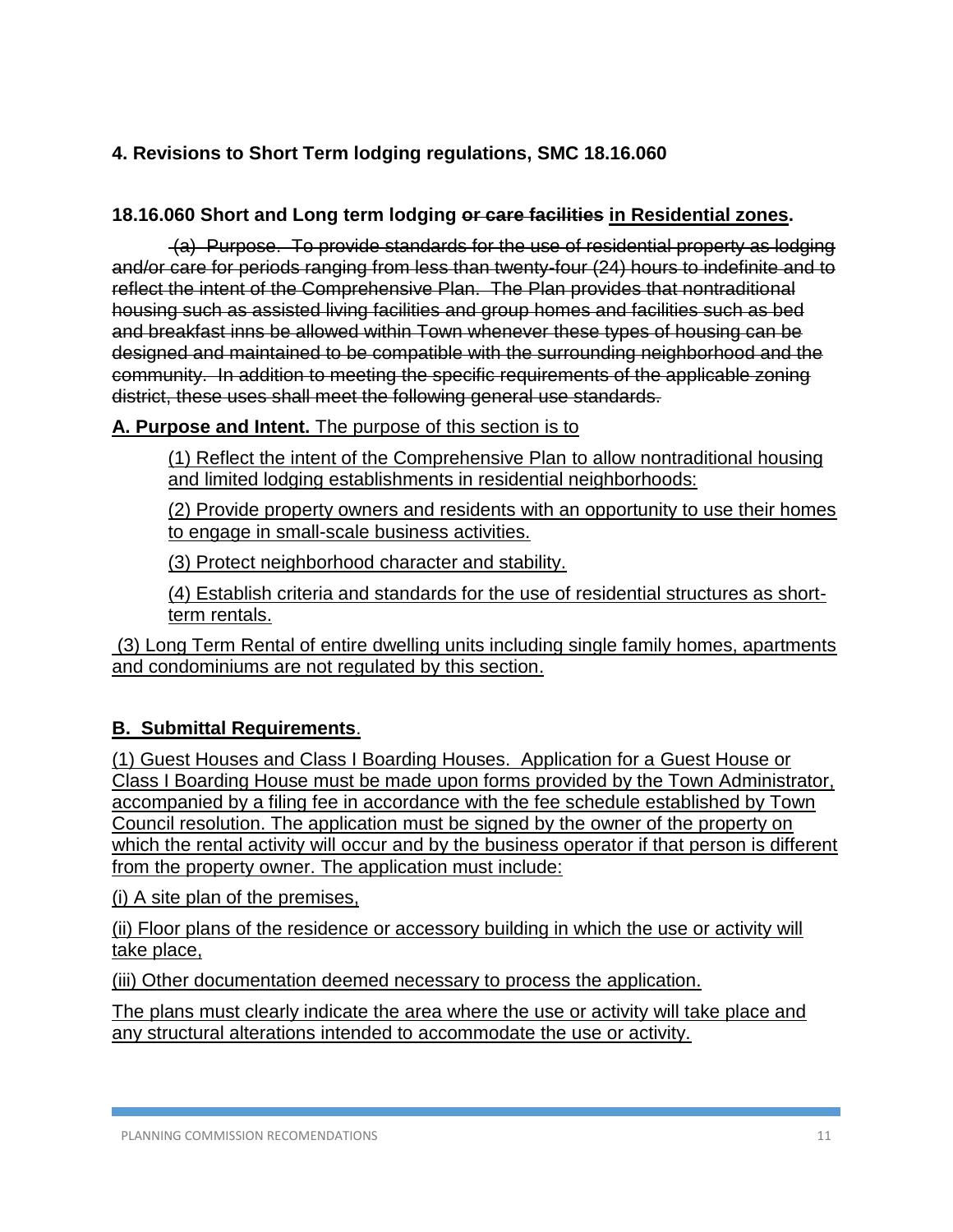(2) Bed and Breakfast Inns and Class II Boarding Houses. Applications for Bed and Breakfast Inns and Class II Boarding Houses require an application for a Conditional Use Permits provisions in SMC 18.16.050.

**C.** (b) **Standards for All Lodging and Care Facilities**. The following standards shall be applied apply to all Short and Long-Term lodging and care facilities Bed and Breakfast Inns, Guest Houses and Boarding Houses:

(1) Each use shall must be in conformance with applicable federal, state and local requirements, including the Town-Uniform-Building Code and Town-Uniform Fire Code. Proof of applicable licensing must be on file with the Town.

(2) When located in residential zoning districts, tThese uses shall must not detract from the neighborhood residential character.

## (3) Proof of ownership or approval of property owner is required.

(c) Assisted Living Facilities. These facilities are conditionally permitted uses within all single family residential zoning districts.

(1) The maximum density of the facility does not exceed one bed per 1000 square feet of lot area;

(2) The principal building shall be no closer than twenty (20) feet to the nearest property line;

(3) Off-street parking areas shall be no closer than ten (10) feet to the nearest property line.

**D** (d) Bed and Breakfast Inns. These facilities are conditionally permitted secondary uses within all single family residential the R-7.2 and R-9.6 zoning districts.

(1) Bed and breakfast inns may be located in single family residences.

(2) The owner/proprietor of the inn shall-must reside at the inn when it is open for business.

(3) Each bed and breakfast inn shall must have an approved Town of Steilacoom business license.

(4) The number of guest rooms shall be limited to no more than two  $(2)$ , although as many as four (4) may be accommodated in primary or secondary historic structures. Approved Bed and Breakfast Inns not located in a Contributing Resource are allowed up to two (2) guest rooms. Approved Bed and Breakfast Inns located in a Contributing Resources listed on the Steilacoom Registry of Historic Places in SMC 2.14.050, may be allowed up to a maximum of four (4) guest rooms. These Guest rooms shall be devoid of cooking facilities.

(5) In addition to the parking requirements for single family residences, one (1) off-street parking space shall be required for each guest room and full time equivalent employee not resident at the inn.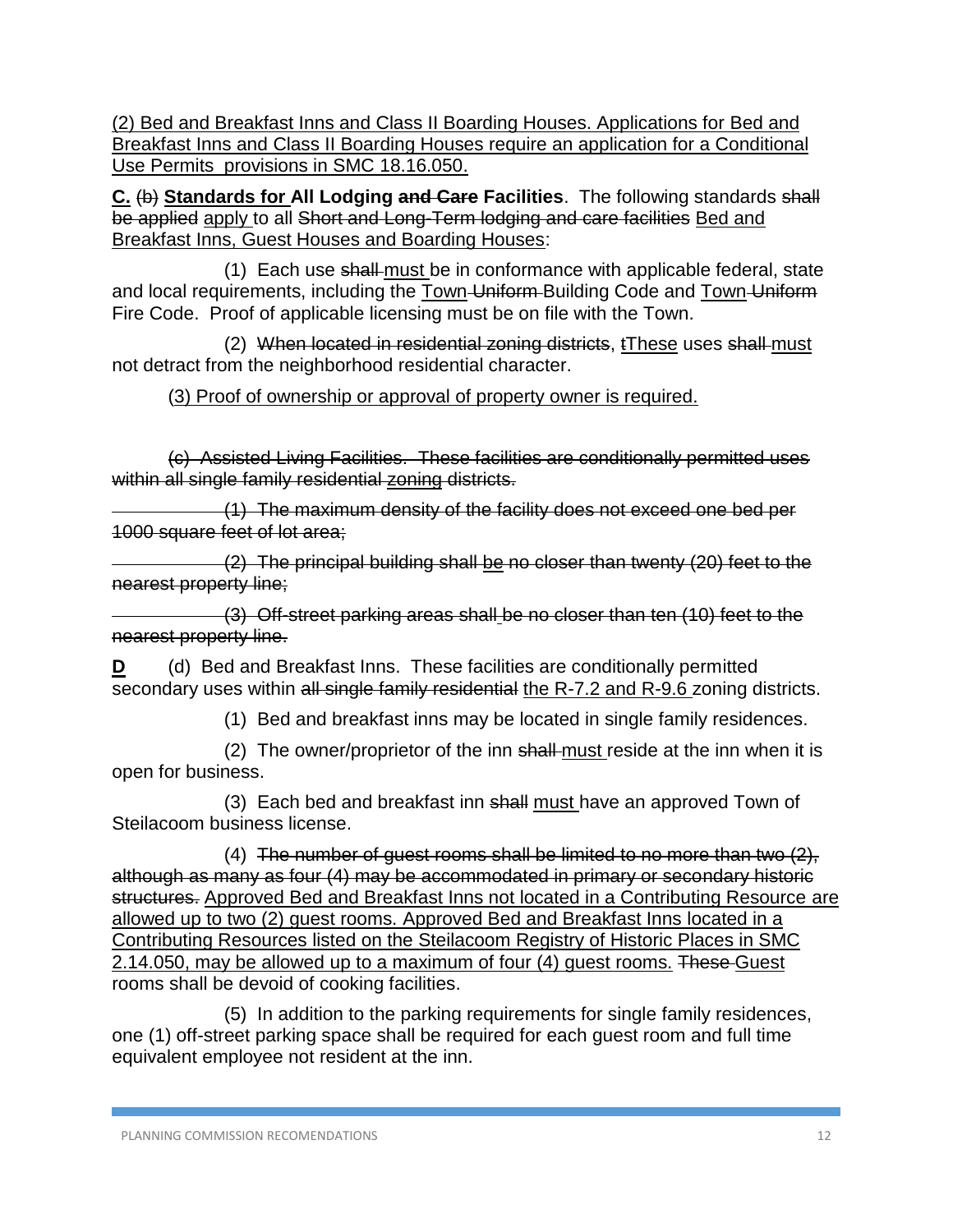(6) On site meals and beverages shall be served are allowed to room guests only.

(7) One person who does not reside at the inn may be employed.

(8) One (1) sign per inn is allowed. The sign may be up to six (6) square feet and may be lit indirectly.

(9) No outdoor events, such as weddings, receptions or parties, shall be held are allowed at a Bed and Breakfast Inn located in a residential zoning district.

(10) Accessory uses, buildings and structures associated with the bed and breakfast inn shall be are limited to those customarily found at single family residences.

**E** (e) Guest Houses. These facilities are secondary uses within all single family residential the R-7.2 and R-9.6 zoning districts and require administrative approval pursuant to SMC 14.20.010.

(1) Guest houses may be located in single family residences.

(2) The owner/proprietor of the quest house shall must reside at the house when it is open for business.

(3) Each guest house shall must have an approved Town of Steilacoom business license.

(4) Only one (1) guest room is allowed per guest house. This room shall be devoid of cooking facilities.

(5) In addition to the parking requirements for single family residences, one off street parking space shall be required for the guest room.

(6) On-site meals and beverages shall be served are allowed to the room guests only.

(7) No non-resident employees or signs are permitted.

**F** (f) **Class I and II Boarding Houses**. Class I facilities are secondary uses within all single family residential the R-7.2 and R-9.6 zoning districts, and require administrative approval pursuant to SMC 14.20.010. Class II facilities are conditional uses within all single family residential the R-7.2 and R-9.6 zoning districts, and require conditional use permits issued by the Town Council pursuant to SMC 18.16.050.

(1) Boarding houses may be located in are allowed secondary uses for single family residences only.

(2) The owner/proprietor of the boarding house shall must reside at the house when it is open for business.

(3) Each boarding house shall must have an approved Town of Steilacoom business license.

(4) Boarding house rooms shall must be devoid of cooking facilities.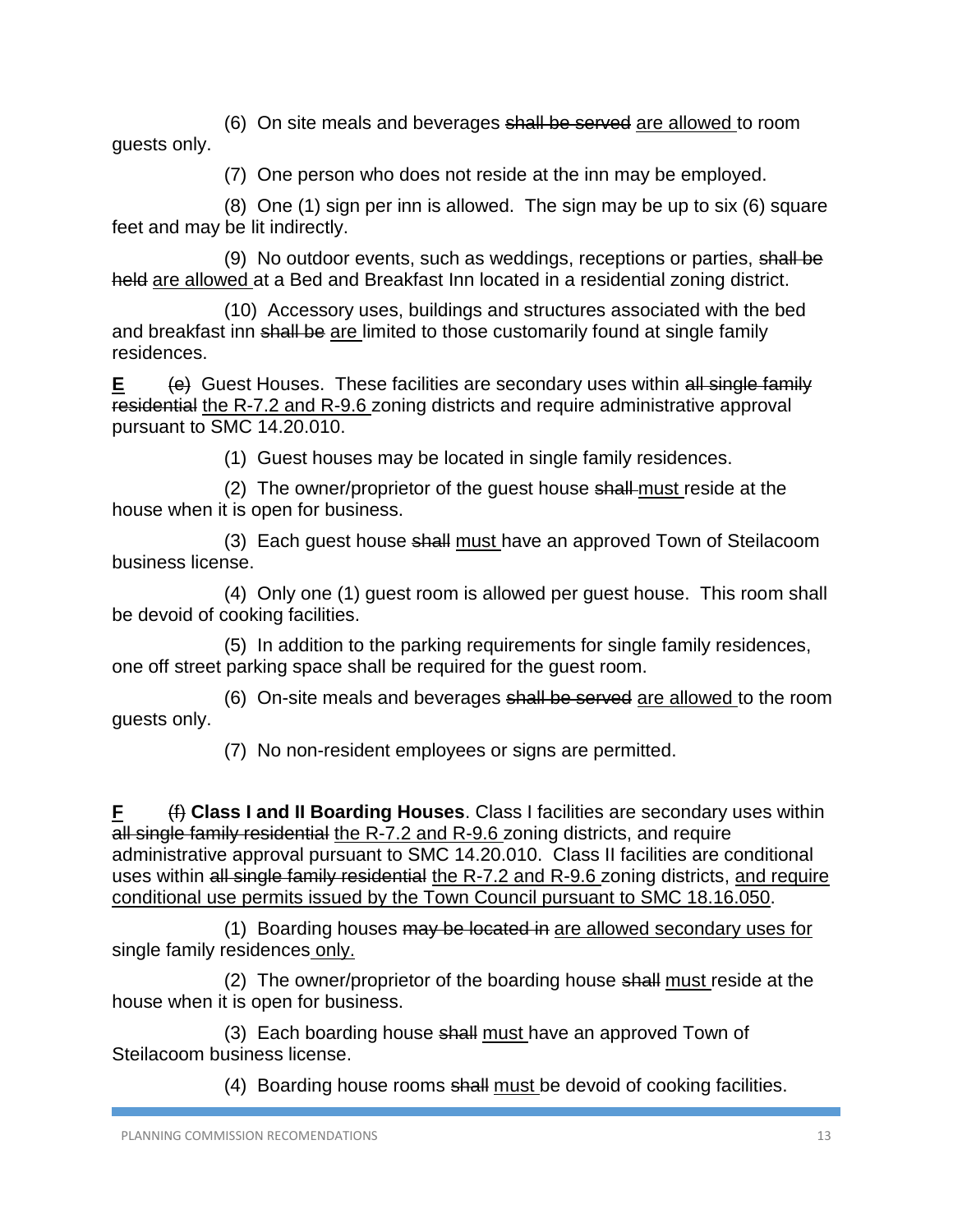(5) In addition to the parking requirements for single family residences, one off street parking space shall be is required for the each boarding house resident.

(6) On site meals and beverages shall-are to be served to the boarding house residents only.

(7) No signs are permitted.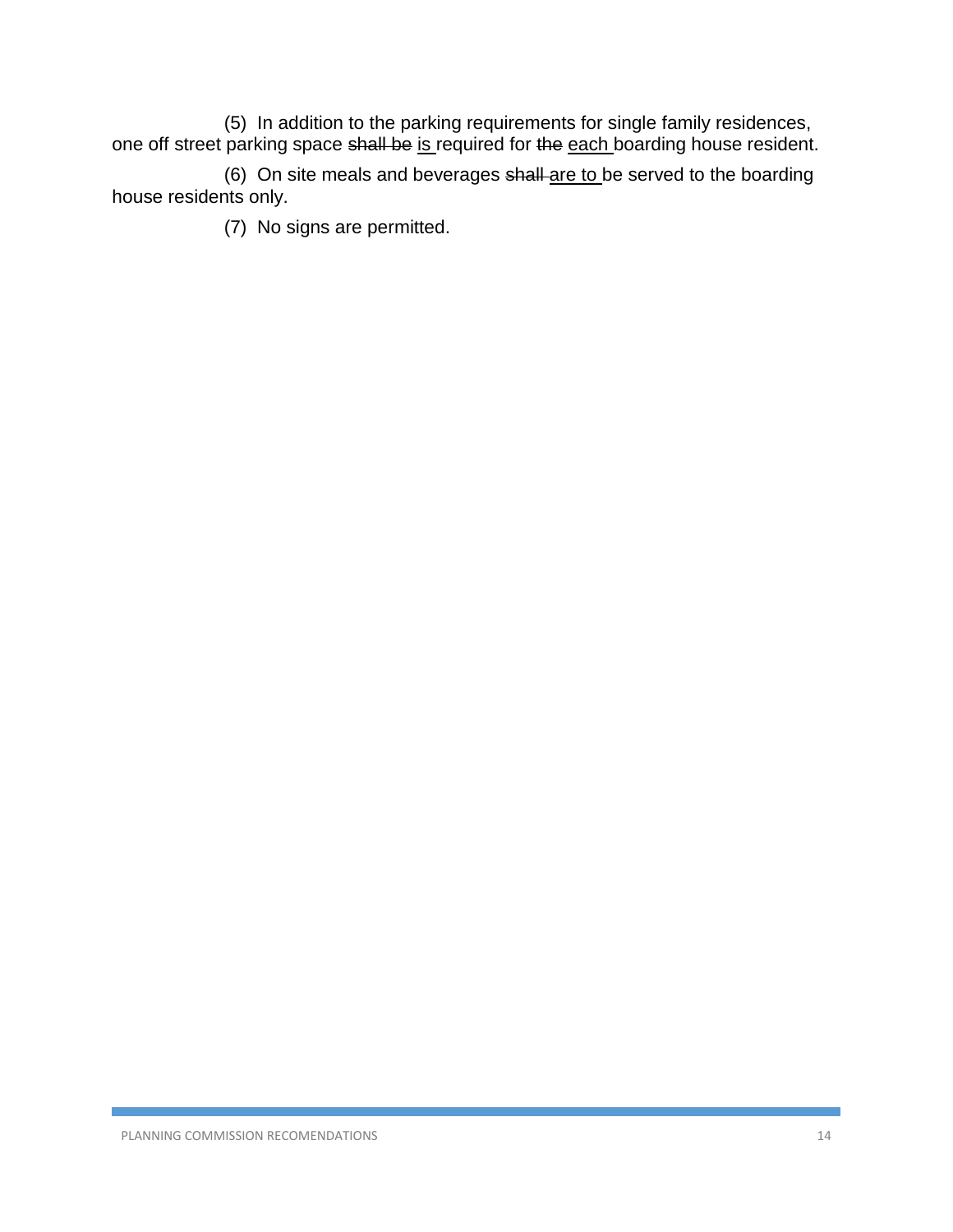# **5. Group Care Facilities, SMC 18.16.065**

## **NEW 18.16.065 Group Care Facilities in Residential Zones**

**A. Purpose and Intent.** The purpose of this section is to

(1) Reflect the intent of the Comprehensive Plan to allow nontraditional housing in residential neighborhoods:

(2) Provide property owners and residents with an opportunity to use their homes to engage in small-scale business activities.

(3) Protect neighborhood character and stability.

(4) Establish criteria and standards for the use of residential structures as care facilities.

**B. Permit Requirements.** Adult Family Homes and Assisted Living Facilities require:

(1)The issuance of a business license pursuant to Chapter 5.04 SMC, and

(2) Approval and certification by the appropriate state agency; and

(3) For Assisted Living Facilities, a conditional use permit issued by the Town Council.

# **C. Types of allowed Group Care Facilities allowed in Residential Zones**

(1). Adult Family Homes, as permitted primary uses

(2). Assisted Living Facilities as conditional uses approved by the Town Council.

# **D. Submittal Requirements**.

(1) Adult Family Homes. Application for an Adult Family Home permit must be made upon forms provided by the Town Administrator, accompanied by a filing fee in accordance with the fee schedule established by Town Council resolution. The application must be signed by the owner of the property on which the activity will occur and by the business operator if that person is different from the property owner. The application must include:

(a) A site plan of the premises,

(b) Floor plans of the residence or accessory building in which the use or activity will take place,

(c) Other documentation deemed necessary to process the application.

(d) The plans must clearly indicate the area where the use or activity will take place and any structural alterations intended to accommodate the use or activity.

(2) Assisted Living Facilities. Proposals for Assisted Living Facilities must apply for a Conditional Use Permit under SMC 18.16.050.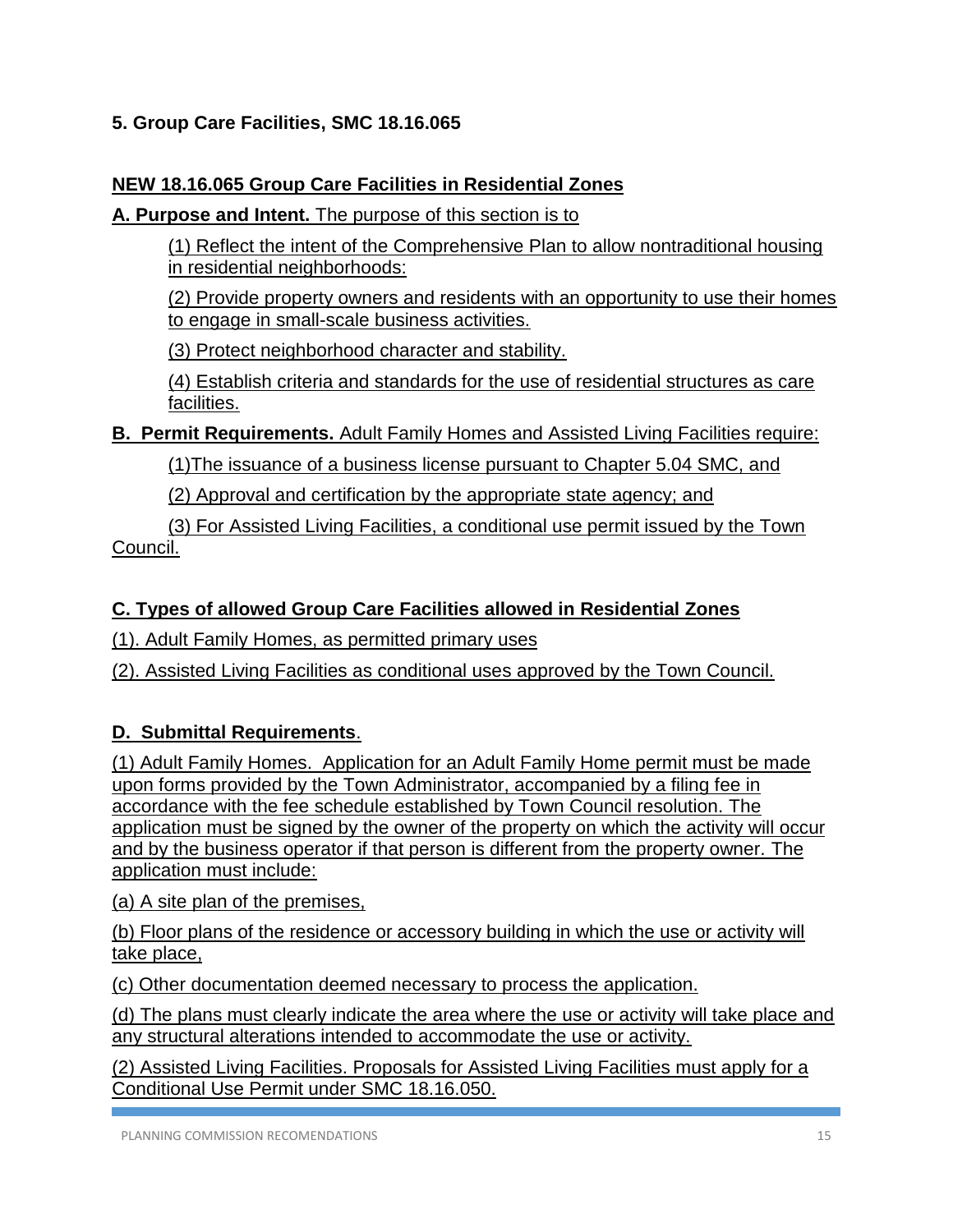**E. Standards for All Residential Care Facilities**. The following standards apply to all Residential Care Facilities:

(1) Each use must be in conformance with applicable federal, state and local requirements, including the Town Building Code and Town Fire Code. Proof of applicable licensing must be on file with the Town.

(2) These uses must not detract from the neighborhood residential character.

(3) Proof of ownership or approval of property owner is required.

(4) A representative of the owner shall be on-site at all times.

### **F. Adult Family Homes**

(1) These facilities are permitted primary uses in the R-7.2 and R-9.6 residential zones.

(2) A minimum of two off-street parking spaces shall be provided.

(3) The Home Occupation requirements of SMC 18.16.050 do not apply to Adult Family Homes.

# **G. Assisted Living Facilities**.

(1) These facilities are conditionally permitted uses within the R-7.2 and R-9.6 residential zoning districts.

(2) The maximum density of the facility is limited to one bed per 1000 square feet of lot area;

(3) The principal building housing the facility must be no closer than twenty (20) feet to the nearest property line;

(4) Off-street parking areas must be no closer than ten (10) feet to the nearest property line.

(5) The Home Occupation requirements of SMC 18.16.050 do not apply to Assisted Living Facilities.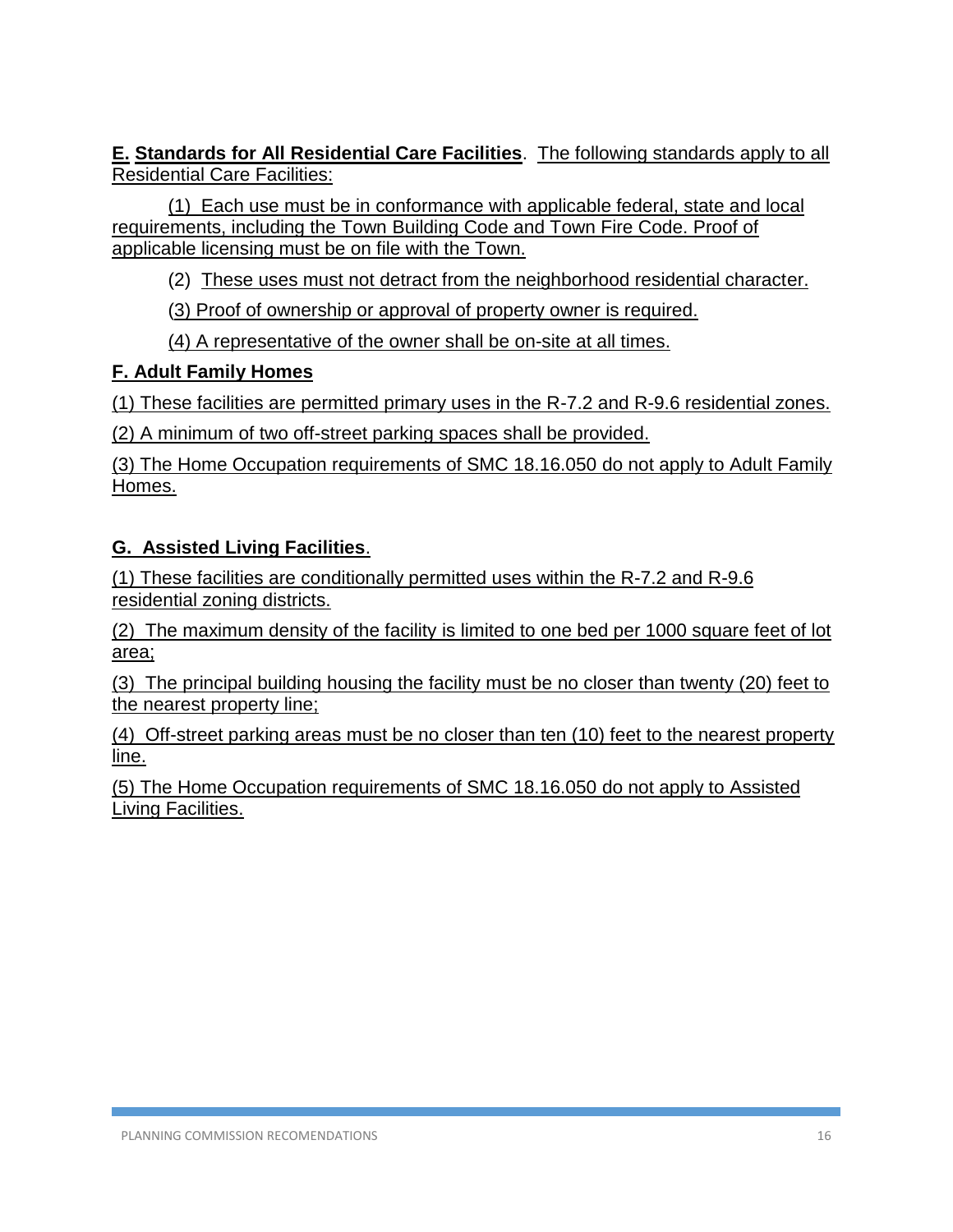# **6. Parking Regulations, SMC 18.20.070**

**18.20.070 Parking standards regulations**. This section provides standards regulations for ensuring that adequate parking will be available to serve a wide range of land uses in the Town of Steilacoom.

(a) Applicability. Accommodation for adequate parking shall must be provided for any of the following actions:

(1) A new building or facility is constructed;

(2) A principal building is relocated;

(3) The use or building is changed or expanded to the extent that the number of required parking spaces is increased by fifteen (15) percent.

Administration. Provision for adequate parking shall be is administered through the "Parking Performance Guidelines Regulations" listed in SMC 18.20.070(c).

(1) Development proposals that meet these performance guidelines regulations are in compliance.

(2) Development proposals that do not meet the performance guidelines regulations may also be in compliance, if any of the following situations apply:

(A) It can be demonstrated in writing that there is an excess of available non-commercial, off-street or designated on-street, parking within 200 yards of the proposed use;

(B) The peak hours of operation are outside normal business hours, and it can be demonstrated in writing that adequate parking can be met from available spaces within two hundred (200) yards of the use.

(C) The Town Administrator finds that strict adherence to the performance guidelines will detrimentally affect the character of the Historic District or of primary and secondary historic properties.

(D) The Town Administrator finds that parking requirements can be reduced due to successful implementation of a commute trip reduction program.

Adverse transportation impacts identified through State Environmental Policy Act review may require parking accommodation beyond the parking performance guidelines regulations.

(4) Any uses not listed in the "Parking Performance Guidelines Regulations" set forth in SMC 18.20.070(c) shall will be evaluated by the most similar listed use as determined by the Town of Steilacoom.

(c) Parking Performance Guidelines Regulations. The table at the end of this section lists guidelines regulations for providing adequate off street parking by type of land use. In addition to the number of spaces listed by use, establishments with nonresident employees may be required to provide one (1) space per full-time equivalent (FTE).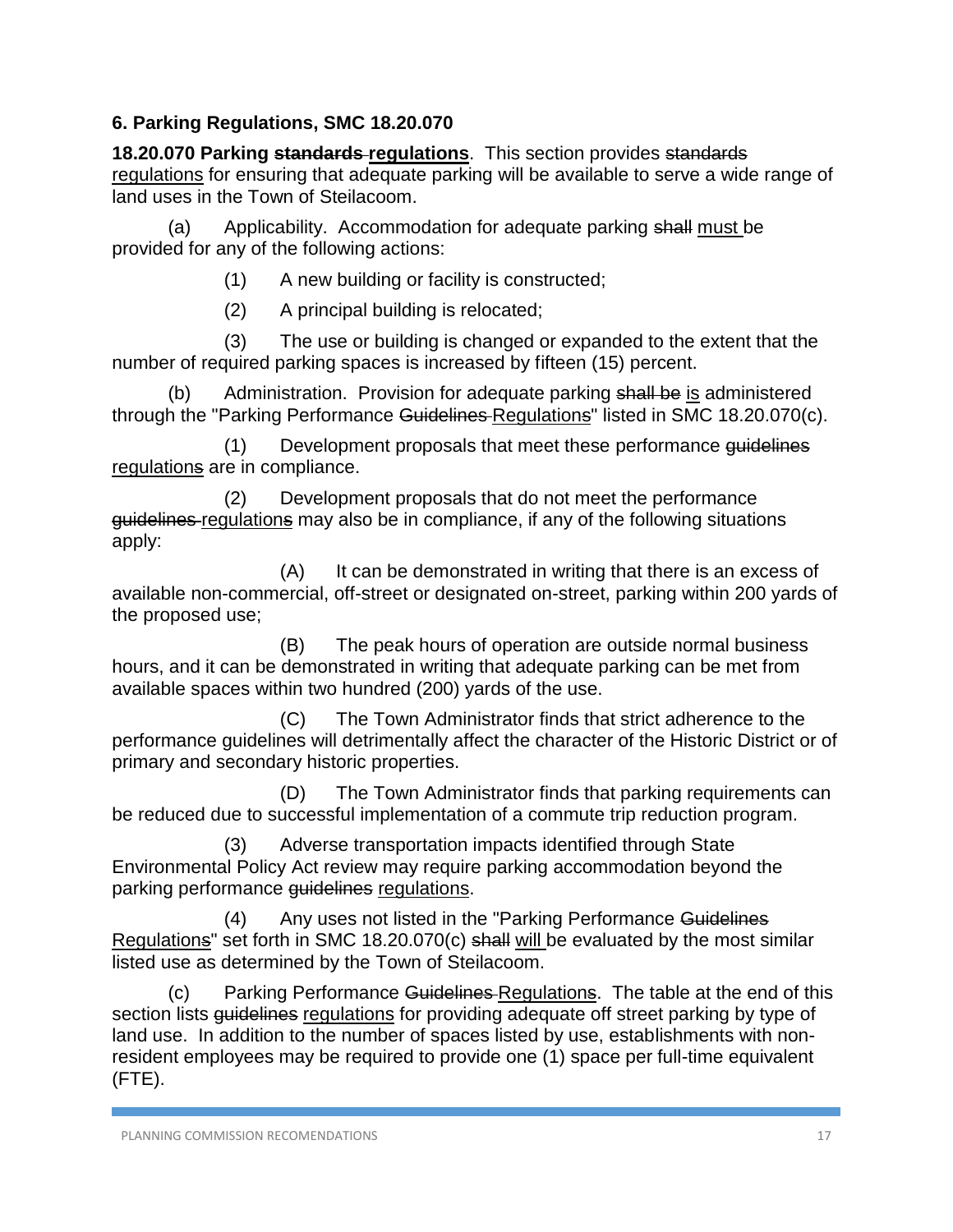(d) Special provisions for lots with existing buildings. Changes in use which require additional parking on lots with existing buildings shall must, if practical, have offstreet parking. If the change of use requires more spaces than can be accommodated with off-street parking, the Town may require mitigation in the form of on-street parking improvements.

(e) Parking Space Dimensions. Parking spaces shall must be designed and constructed in compliance with the applicable standards found in the Uniform Town Building Code. In addition, the following provisions shall apply to all parking areas:

(1) Unless no other practicable alternative is available, vehicle accommodation areas (as defined in SMC 18.08.940) shall must be designed so that vehicles may exit such areas without backing onto a public street. This requirement does not apply to parking areas consisting of drive-ways that serve one (1) or two (2) dwelling units.

(2) Vehicle accommodation areas of all developments shall must be designed so that sanitation, emergency and other public service vehicles can serve such developments without the necessity of backing unreasonable distances or making other dangerous or hazardous turning movements.

(3) Every vehicle accommodation area shall must be designed so that vehicles cannot extend beyond the perimeter of such area onto adjacent properties or public rights of way. Such areas shall must also be designed so that vehicles do not extend over sidewalks or tend to bump against or damage any wall, vegetation, or other obstruction.

(4) Circulation areas shall must be designed so that vehicles can proceed safely without posing a danger to pedestrians or other vehicles and without interfering with parking areas.

(5) Vehicle accommodation areas shall must be properly maintained in all respects. In particular, and without limiting the foregoing, vehicle accommodation area surfaces shall must comply with subsection (1) of this section and shall must be kept in good condition (free from potholes, etc.) and parking space lines or markings shall must be kept clearly visible and distinct.

(f) Parking for Disabled Persons. The number, location, design and construction of parking spaces accessible to handicapped persons shall must comply with applicable standards contained in the Americans with Disabilities Act (ADA).

(g) Loading and unloading areas. Whenever the normal operation of any development requires that goods, merchandise, or equipment be routinely delivered to or shipped from the development, a sufficient off-street loading and unloading space must be provided to accommodate the delivery or shipment operations in a safe and convenient manner.